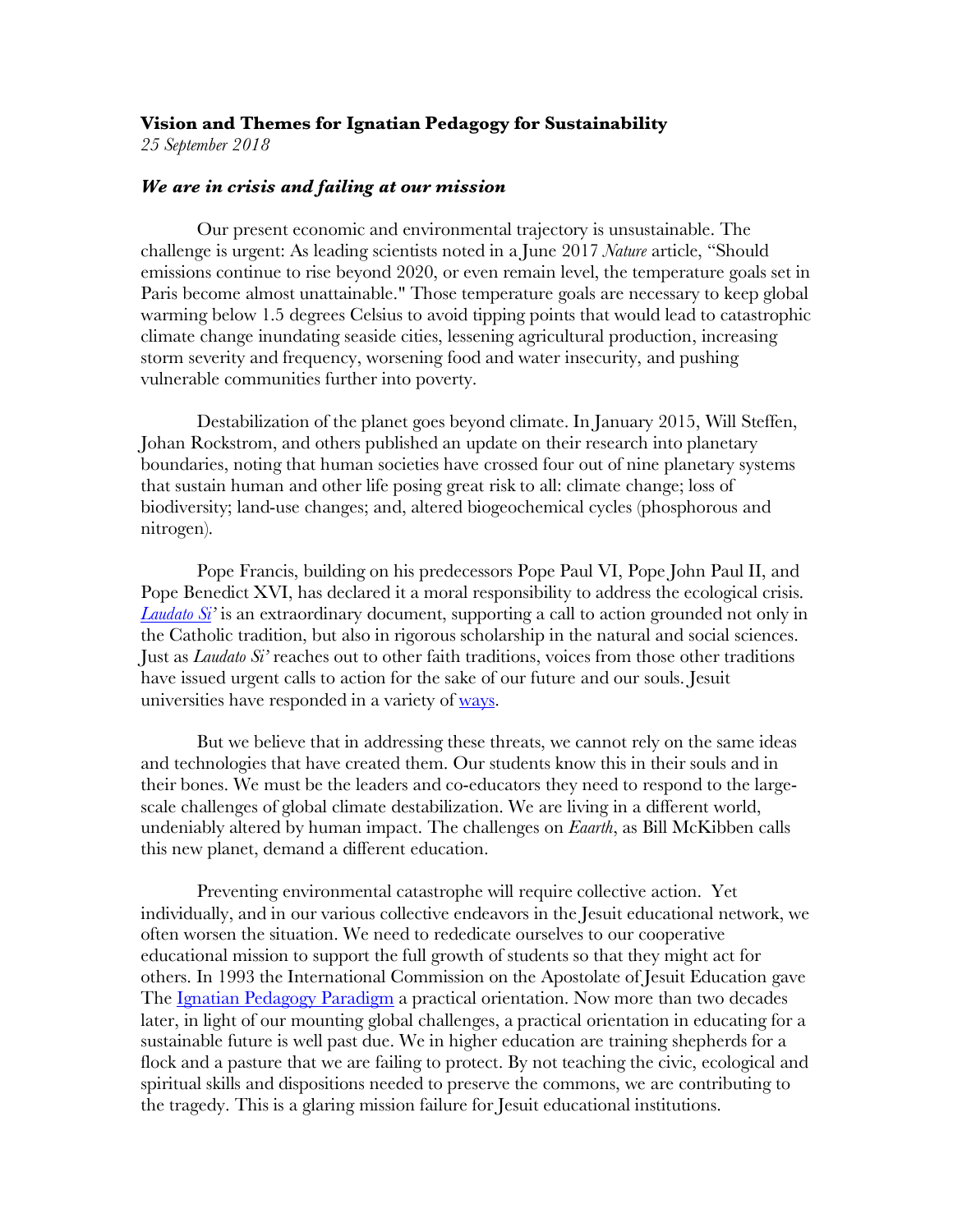### *We need a new educational model; we need resilient citizens*

The Chinese ideogram for "crisis" is comprised of two symbols: "danger" and "opportunity." Students sense the *danger*: they know that they are standing at the threshold of something unknown and likely chaotic. If the world's systems crumble, what will be there to take their place? This is where our mission must change to meet the crises. We need to provide our students with a new vision, not more growth at all costs, but something more cooperative and humane.

We must grasp the *opportunity* to provide a civic education grounded in spiritual, ecological, and economic approaches appropriate for these times. We must help students acquire the intellectual and ethical tools necessary to thoughtfully consider and address future challenges. Currently, these topics are generally taught as separate entities, with little interdisciplinary focus or contemplation. Here our intellectual tradition must be reinvigorated so that students learn both the "Arts of the Word," the Latin Trivium of grammar, logic, and rhetoric and the "Arts of Quantity," or the Latin Quadrivium of arithmetic, astronomy, music and geometry. These are now commonly referred to as the Arts and the Sciences or the Humanities and STEM in our schools but such divisions serve to reinforce the narrow thinking that has led to near planetary collapse.

Mere information on the scope of the climate crisis is not sufficient. People interpret information through partisan lenses; their media networks filter information to amplify pre-existing biases. By posing pressing questions and demanding practical answers, cooperative inquiry and cooperative action can cut through these biases.

To prepare our students to meet and address this crisis with hope and determination requires forms of multi-disciplinary, artistic and scientific, experiential learning that higher education has not readily been able to offer. Towards this end, the five themes below, when explored and integrated by students into their own experiences and passions, will allow them to become ecological and spiritual citizen entrepreneurs instead of mere cogs in a growth machine. We need to shape responsible, risk-taking graduates who will be intrinsically spiritual, social, and ecological in their relationship with themselves, their communities, and the earth. They will be citizens not consumers. They will be entrepreneurs, not cyphers in large immovable organizations. They will be informed and inspired by what Pope Francis calls a culture of encounter. They will be prepared and committed to act in concert with others to create change and form resilient communities.

In its report on *The Promotion of Justice in the Universities of the Society,* the Social Justice and Ecology Secretariat for the Society of Jesus calls all Jesuit institutions to work at changing the systems, structures, and policies in the world. While holding our national leaders to account is critical, we must also act and teach our students to act in every context available to us. The Jesuit network offers an existing structure for collective action at many levels. The Jesuit educational mission provides extraordinary normative support. The orientation towards considering the interests of the poor and marginalized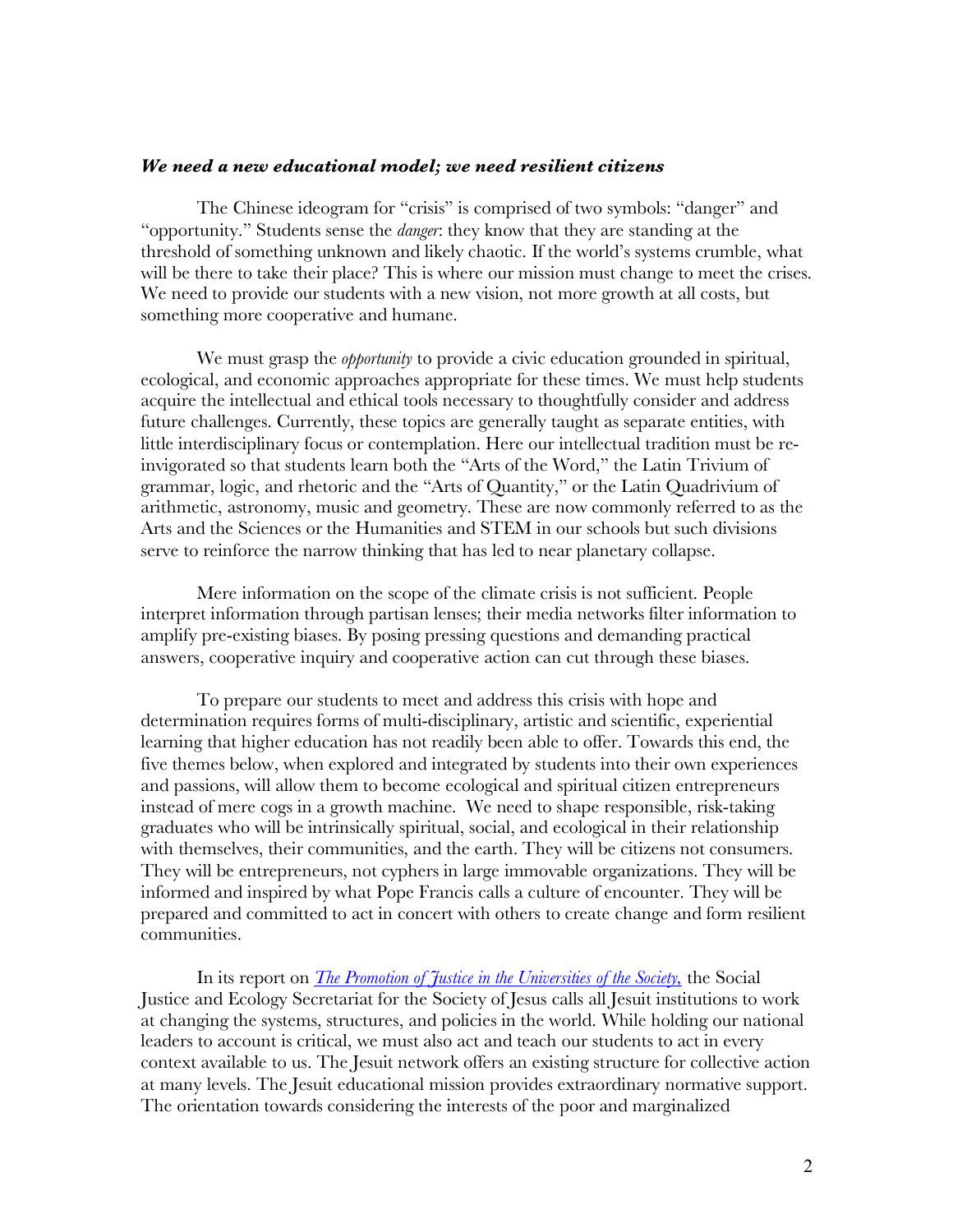emphasizes the need for action: those who did the least to contribute to environmental degradation are likely to suffer the most. It is also in the self-interest and long-term wellbeing of the Jesuit network and organizations, and of humanity in general. We all lose if the pasture is destroyed.

### *AJCU Schools: Rooms in "Our Common Home"*

In *Laudato Si'*, Pope Francis encouraged the faithful to embrace the concept of "Care for our Common Home." However, the ways organizations communicate and educate their members to accomplish this feat has not been well defined. By "Thinking Globally, and Acting Locally," the network of AJCU institutions is well positioned both geographically, and through its shared mission and identity, to achieve this purpose. By breaking down the "Common Home" into a series of "Rooms," each AJCU institution can experiment with approaches that help improve the economic, ecological, social, and spiritual wellbeing of its inhabitants in ways that are tailored to its own unique social and cultural spheres and ecosystems. Our unifying sense of purpose must be to make each "Room" a better and more connected part of the "Home," while building and celebrating the unique sense of place that each "Room" offers.

A necessary first step in this process is defining what constitutes the "Room" that each AJCU institution should bear responsibility to begin caring for. Each Room might be best imagined as an ecoregion. The key landscapes and waters that best define and support the ecology and biodiversity of the region and provide the deepest sense of cultural heritage and identity should be singled out for reimagining our relationship with these areas. For areas lacking a strong AJCU presence, partnerships could be established with other faith-based academic institutions with similar service missions to ensure all Rooms have a means to more fully connect and complete the picture of Our Common Home. Collaborations between these institutions and community organizations (places of worship, NGOs, etc.) can provide the membership and support to meet the mission at the local level.

Pope Francis notes that our environment is a member of the world's poor, and that solutions to environmental challenges are necessarily entwined with solutions to human poverty and inequality, including material, community, and spiritual poverty. The Ignatian Pedagogy for Sustainability that is proposed here is well suited to guide and inform students to address these forms of poverty, and by applying this approach each AJCU institution can focus on improving the economic, social, spiritual, and ecological welfare within its own Room. These inherently local initiatives are consistent with the Catholic social doctrine of subsidiarity, and should be articulated in that framework. Sharp contrast should be drawn between this principle, and current models that favor "top-down" organizational decision-making and policies that favor large corporations and the well connected, with all its downstream negative implications to social justice and the environment.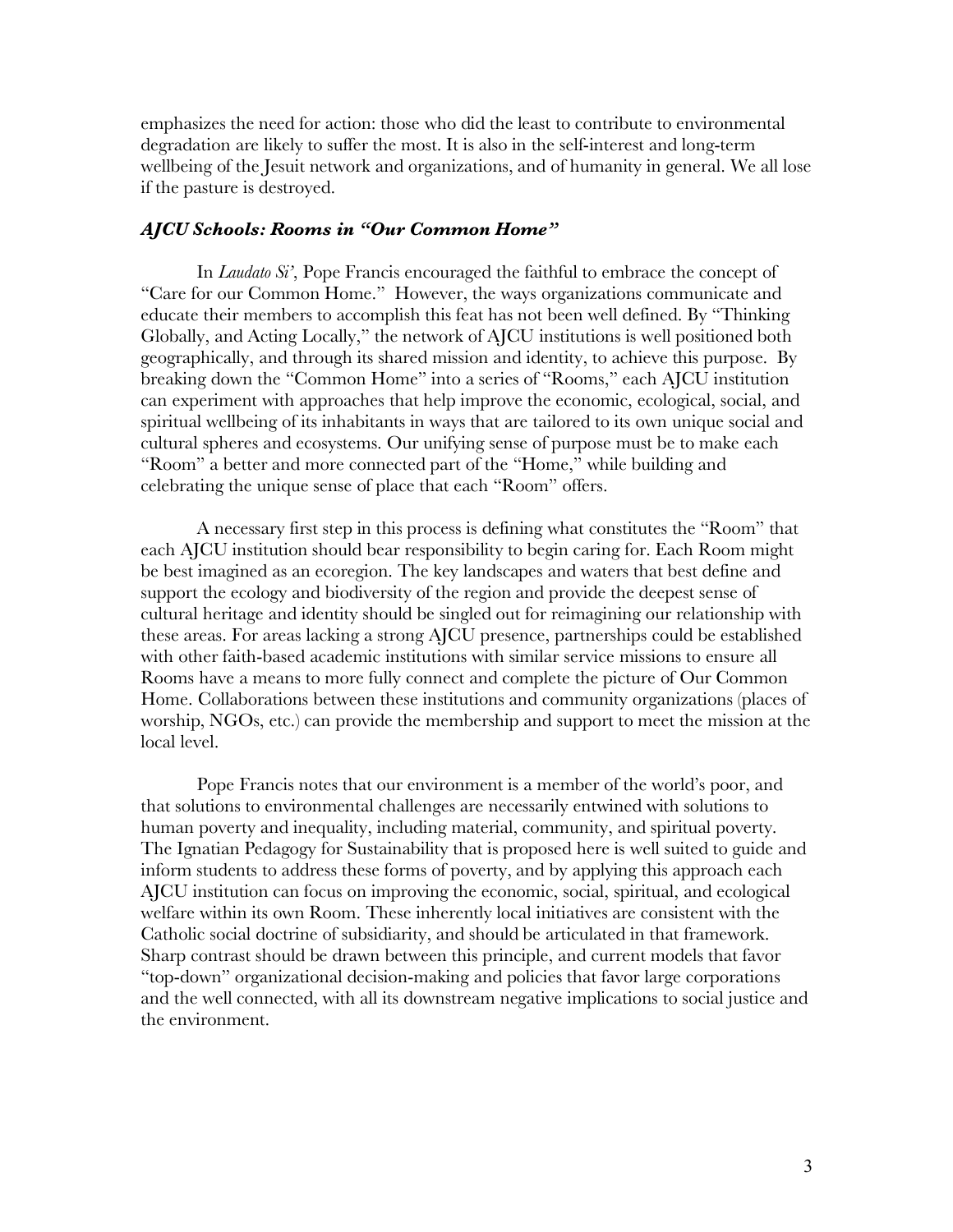#### *Spirituality/Faith and Arts/Culture*

Our Ignatian worldview and mission emphasizes "finding God in all things," with all this implies for the relation between religion and science, the economy, the polity, and other structures related to the current environmental and related crises. In *Laudato Si*', Pope Francis stresses the need for a change of heart as a prelude to fundamentally rethinking our behaviors and practices so that we may preserve our Earth and the life on it, human and otherwise. The mainstream approach to address these crises is to continue operating within the current mechanistic paradigm, which is antithetical to the Ignatian worldview and thereby treats symptoms (at best) rather than the root causes of our environmental and related crises. Both spirituality/faith and arts/culture provide valuable pathways to the human heart and a way beyond mechanics and dualism. The sustainability community has just begun to use these valuable resources. Creative and artistic endeavors must play larger, more pivotal roles in illustrating how each AJCU institution fits in its ecoregional Room and how we might live sustainably and Our Common Home.

We must develop educational opportunities that foster experiential learning and engagement to promote social justice, economic sustainability, and ecological renewal within each institution's ecoregional Room. We need more courses that discuss the relationships between religion and science and the critique of scientism if religion is to play an intellectually coherent role in addressing the environmental crisis. We must expand direct, enriching experiences with nature and its wonders to allow students to engage ecology on a more personal level, coupled with more intentional time for deep reflection and conversations on spirituality and faith that are common to, but transcendent of, all religious traditions. As St. Ignatius said, "For it is not knowing much, but realizing and relishing things interiorly, that contents and satisfies the soul." Through thoughtful dialog and heartfelt learning, and direct action and advocacy, faculty, staff, students, and community members involved in these programs can develop a greater sense of hope and resilience. These tangible experiences can help students not only find solace, they can illuminate the divine wonder of our world.

### *Pedagogical Development: Turning Desolations into Consolations*

The pedagogy outlined below was developed through a series of intentional conversations among faculty who teach courses on the topic of sustainability in programs including, but not limited to, environmental science, environmental studies, and/or sustainability studies. Our approach was to, first, locate a community of scholars who have engaged the subject in the classroom and, then, to develop and hear reports about these teaching experiences. The participants were asked to notice themes in the reports and to articulate these themes. The themes were written into a white paper and then shared with a broader community of scholars, asking for amendments, revisions, and further commentary.

The original themes were characterized as a series of, to use the Jesuit discernment term *desolations*, or aspects of teaching that the scholars experiences as obstacles or challenges, that were widely shared when teaching about sustainability. With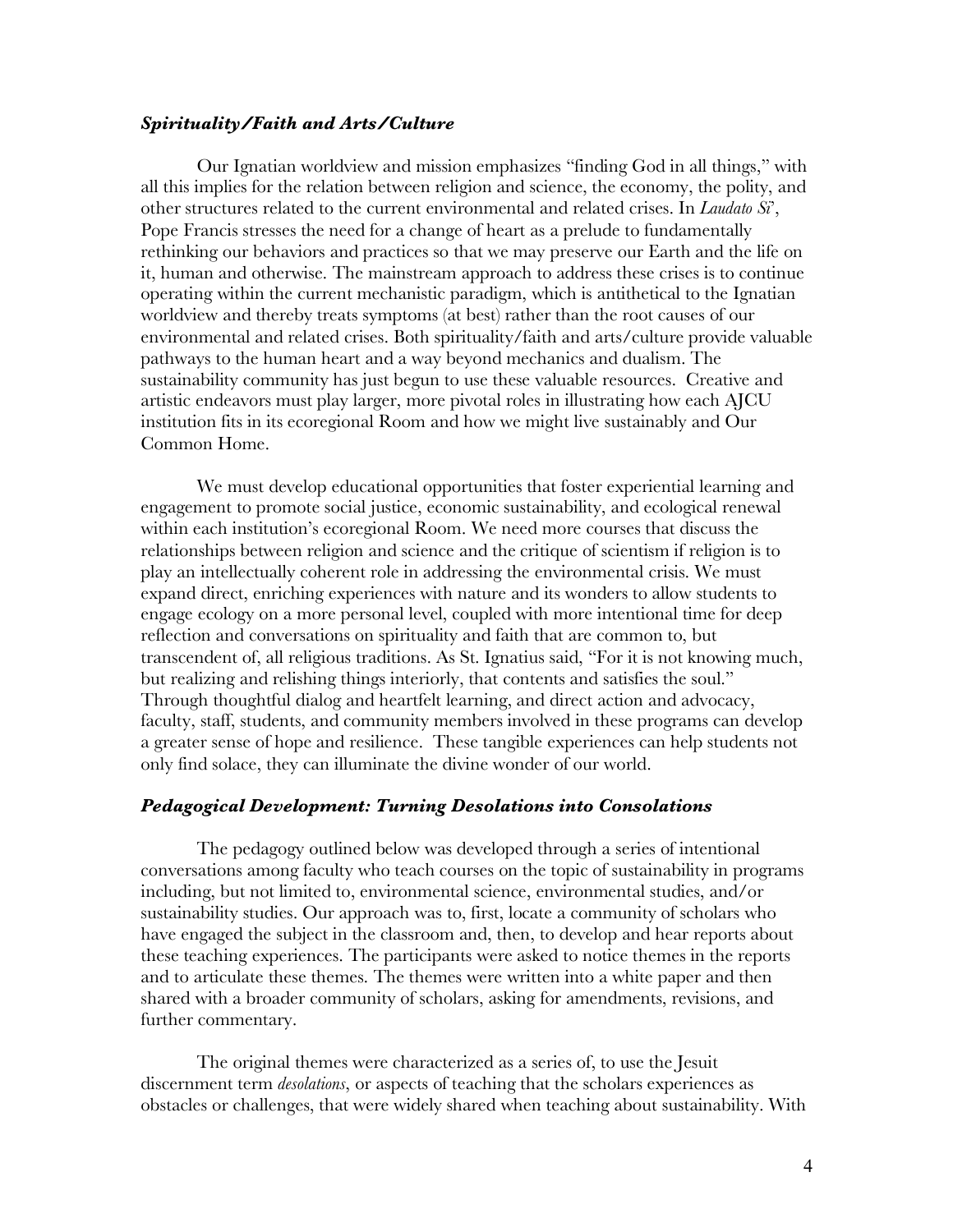these common desolations in mind, and with widespread agreement about their presence in the sustainability classroom, we reformulated the themes as *consolations*, proactive and positive targets, goals, and outcomes that would transform the learning experience for students in their study of sustainability. As such, our thematic development provides a resource for pedagogy, for classroom intention, for connection with community and nature for any faculty, whether teaching at a Jesuit institution or not, for identifying opportunities and outcomes for sustainability instruction.

## *Five Themes of Ignatian Pedagogy for Sustainability*

Ignatian Pedagogy is a style of teaching that seeks personal growth through ethical orientation no matter the discipline, institution, or Room. Given the severity of the present situation, we propose a broadening and deepening of this pedagogy to explicitly link personal growth (expansive self-understandings) to civic responsibility. We stress civic responsibility as important as social justice, which too often takes the form of palliative remedies (easier and shorter-term) rather than institutional change (harder and longerterm). Ignatian pedagogy and the Jesuit mission generally, in theory at least, have been aimed at social systems and social structures (as passages above illustrate) but this work and the action it implies-- is not as prominent in our institutions as it must be. "To achieve our goal as educators in Jesuit schools," the International Commission on the Apostolate of Jesuit Education wrote twenty-five years ago, "we need a pedagogy that endeavors to form men and women for others in a postmodern world where so many forces are at work which are antithetical to that aim." We believe that is more important than ever in light of our mounting environmental challenges.

As the International Commission's noted twenty-five years ago, teachers need ongoing formation as well if they are to provide a formative pedagogy for their students. Our intent is to re-start the dialogue and re-embrace the Commission's call for ongoing formation, beginning with ourselves and focused on the challenges of sustainability and resilience. In this spirit we outline the following themes for an Ignatian Pedagogy for Sustainability that is explicitly pointed at providing an education that directly addresses the pressing issues of our times.

The Ignatian Pedagogy Paradigm (IPP) calls for integration of context, experience, reflection, action, and evaluation. The salient element of our collective context and lived experience is an unsustainable ecological, ethical, social, and economic trajectory. Such a context is debilitating and unhealthy. The education we offer has to provide another kind of experience to build resilience and capacity to act, both reverse course and adapt. Reflection enables us to draw the following Five Themes into the existing pedagogical paradigm for use, evaluation and refinement.

There are at least two ways to integrate IPP into pedagogical practice with our five themes. The first, outlined below, is to link together specific themes with each of the IPP elements noting opportunities for exploration because the themes provide inherent points of intersection in the study of sustainability. For instance, IPP calls for the development of EXPERIENCE. Our Theme 2 in the Ignatian Pedagogy for Sustainability welcomes and honors multiple modes of knowing. Thus, Theme 2 calls for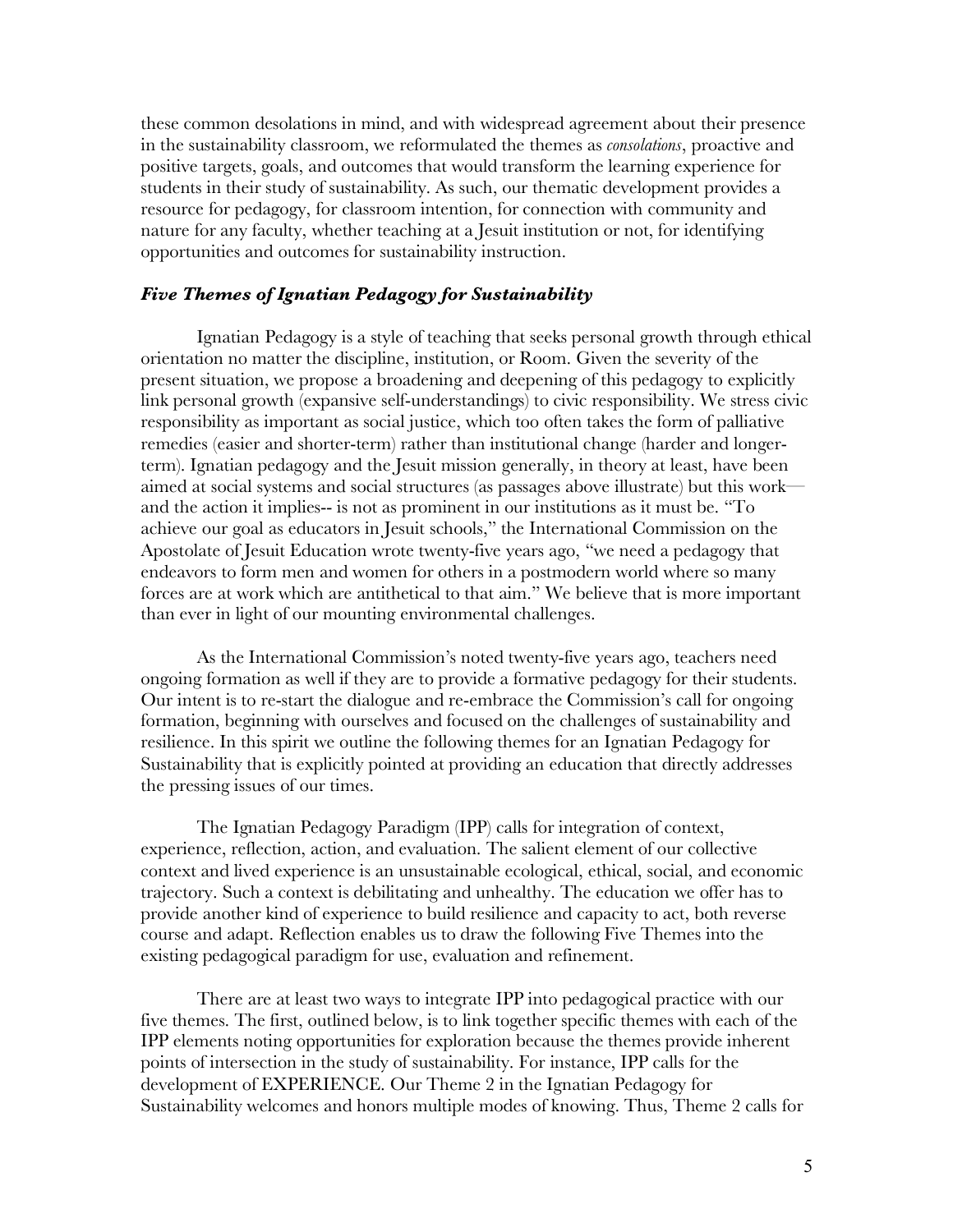enhancing and enriching experience through a multitude of sensory experiences without the unnecessary privileging of just one or a few of those ways of knowing. Taken together, Ignatian Pedagogy for Sustainbility (IPS) works in concert to enrich a holistic learning experience for students coming to terms with notions of sustainability. Second, our conversations have made clear that in a given activity, practice, or instructional moment, there may be an intensive focus on a particular theme in the pedagogy and, thus, the faculty member may choose to engage with the IPP on a single theme. For instance, in addressing Theme 3: Time, concentration, and imagination, faculty have developed activities that encourage a social media fast as a practice necessary to create the cognitive space for necessary for addressing big questions of sustainability. In this instance, the students engage in a process of context discovery, experience, reflection, action, and evaluation about their own digital identities and practices in order to develop the autonomy necessary for creating space for reflection. In short, all five elements of the IPP are applied to the single theme.

Below, we outline IPS themes making note of the relevant dimension of IPP. The themes are articulated in the positive, as a consolation to seek or strive for in the classroom, with students in the community, and as the ideal relationship between students and faculty who are teaching subjects in sustainability. Each theme is listed by name, with a short elaboration of the main idea, and with summary description that was developed through facilitated conversations about teaching.

## **Theme 1 (CONTEXT). Truth, honesty, and humility**

*Being honest with ourselves and our students and being co-learners with everyone; assuming a position of humility in the face of planetary challenges that remind us there are no simple answers.*

In our classrooms, most of us feel a great tension between facing the facts of climate change, political gridlock, and economic determinism while also promoting hope and resilience. We must say to our students that we are not going anywhere; we are not laying out challenges and then saying it is up to them to solve them. We are in the trenches alongside them. But we also want to take the full measure of where we are. We must deliver the news with no hint of cynicism or impatience with ignorance, but with a tenderness that must be central in our teaching. Part of that tenderness is a determination to keep trying, to not despair, to not give in to fatalism or resentment. We must all face the bad news, including the news that personal sacrifices (driving a Prius, pushing for bike lanes) are only a small part of averting the coming catastrophe. Individual action can illuminate what is possible to those who have started to despair, but to be effective it must build community and embrace collective action.

Reflection on this educational challenge leads us to communicate to our students our vulnerability as individuals and as members of communities. No one, regardless of Room or financial security, no matter how carefully distanced from the common fate, is exempt from the existential threats of deteriorating soils, disappearing forests, declining supplies of fresh water, and a warming globe. One immediate expression of a warmer atmosphere filled with heavier and heavier loads of moisture is the generation of more and more extreme and unpredictable storms and damage from wind and flooding. This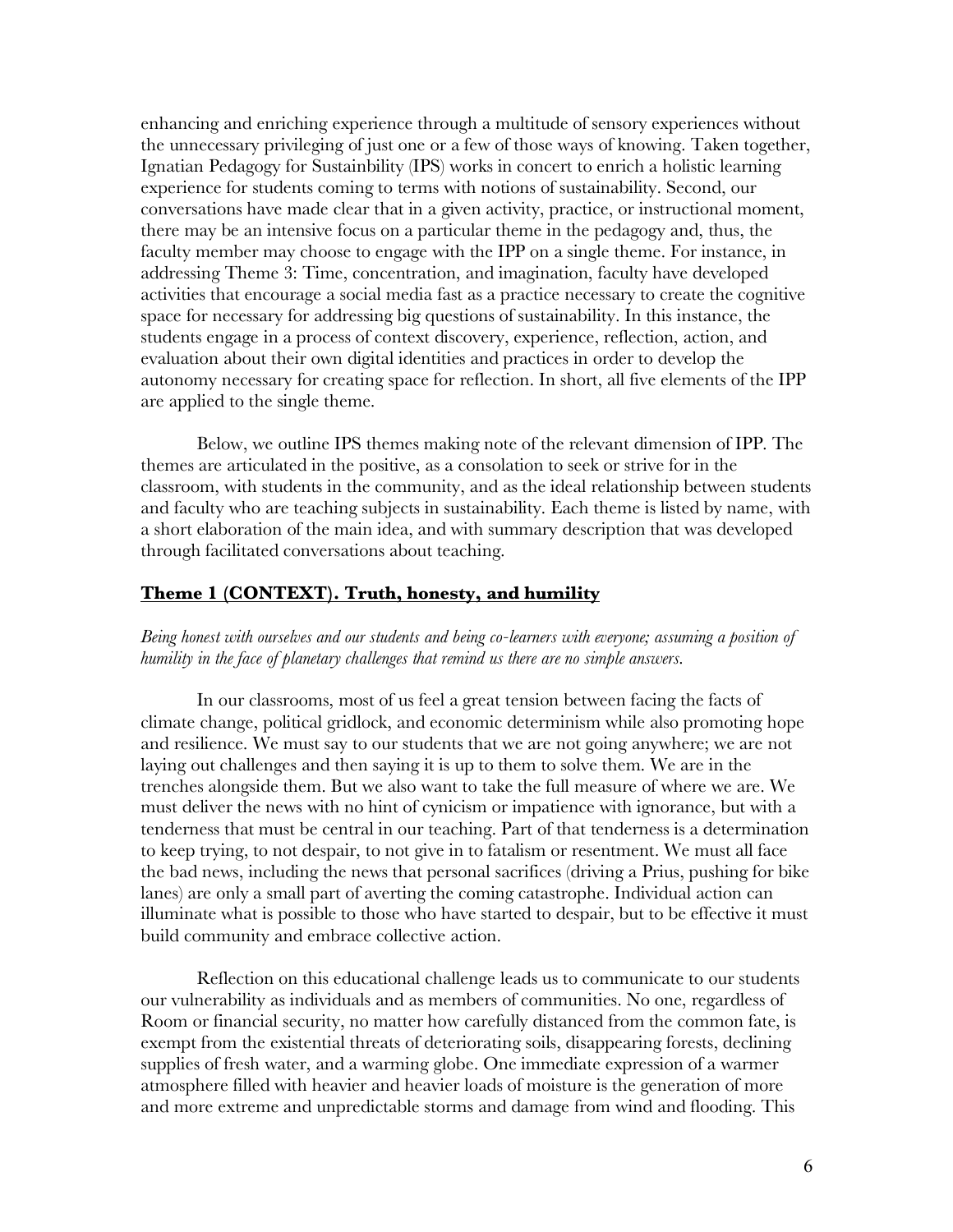can happen at any moment to any of us. Picking up the pieces will require resilience and cooperation.

With truth, honesty, and humility, we acknowledge the context and experience (both intellectual and emotional knowing) of our destabilized planet, invite our students to share their truths and vulnerabilities, while developing for all a set of skills for meaningful reflection and action essential to creating resilient citizens for a sustainable future. In the end, it is essential that our students deem us trustworthy guides.

While we are making ourselves vulnerable, we must also make use of the Ignatian approach to gratitude. St. Ignatius found ingratitude to be one of the worst possible sins. Gratitude, too, must be communicated to our students alongside truth, honesty, and humility.

# **Theme 2 (EXPERIENCE). Multiple modes of knowing (scientific, embodied, spiritual, cultural, artistic, humanistic, experiential)**

*Integrating multiple modes of knowing ensures (as do the above) that we and our students are engaged heart, soul and body.*

We are educators and researchers, advocates and practitioners. We are motivated by our faith and we are interdisciplinary by design. Our form of education is not about specialized disciplines. It focuses on *studia humanitatis*, the study of our humanity, a curriculum about "our human strivings, failings, passions, and ideals—about wonder," as the distinguished historian of the Jesuits John O'Malley explains, "as expressed especially in poetry, drama, oratory, and history." Concern for the public good stood as a central principle in the educational philosophy of the first Jesuits. It aimed to create responsible citizens of every status, capable of identifying and articulating the common good and prepared to make sacrifices or take a leadership role as circumstances demanded.

 Rhetoric, vocabulary, interpretive skills, eloquence, even some philology, served the tasks of persuasion and consensus building. All this implied that the cultivation of written and spoken expression could not be separated from the process of thinking itself. The humanistic school produced public persons, engaged in the life of their communities. In honing skills in communicating worthy ideals and goals, rhetoric became known as "the civic discipline." Such an education, complete in itself, came to be seen as essential preparation for participation in public affairs.

What this version of humanistic education is missing is scientific, embodied, and artistic learning. In agreement with the Pontifical Academy of Sciences, we find it hard to explain why the social sciences have been detached from the natural sciences. Both embodied and artistic pedagogies are scientifically proven to promote human welfare. Depression results from too much head learning and not enough applied learning, particularly through the work of the hands. Art, music, and dance are millennia-old ways of connecting mind, body, and soul and elevating positive feelings.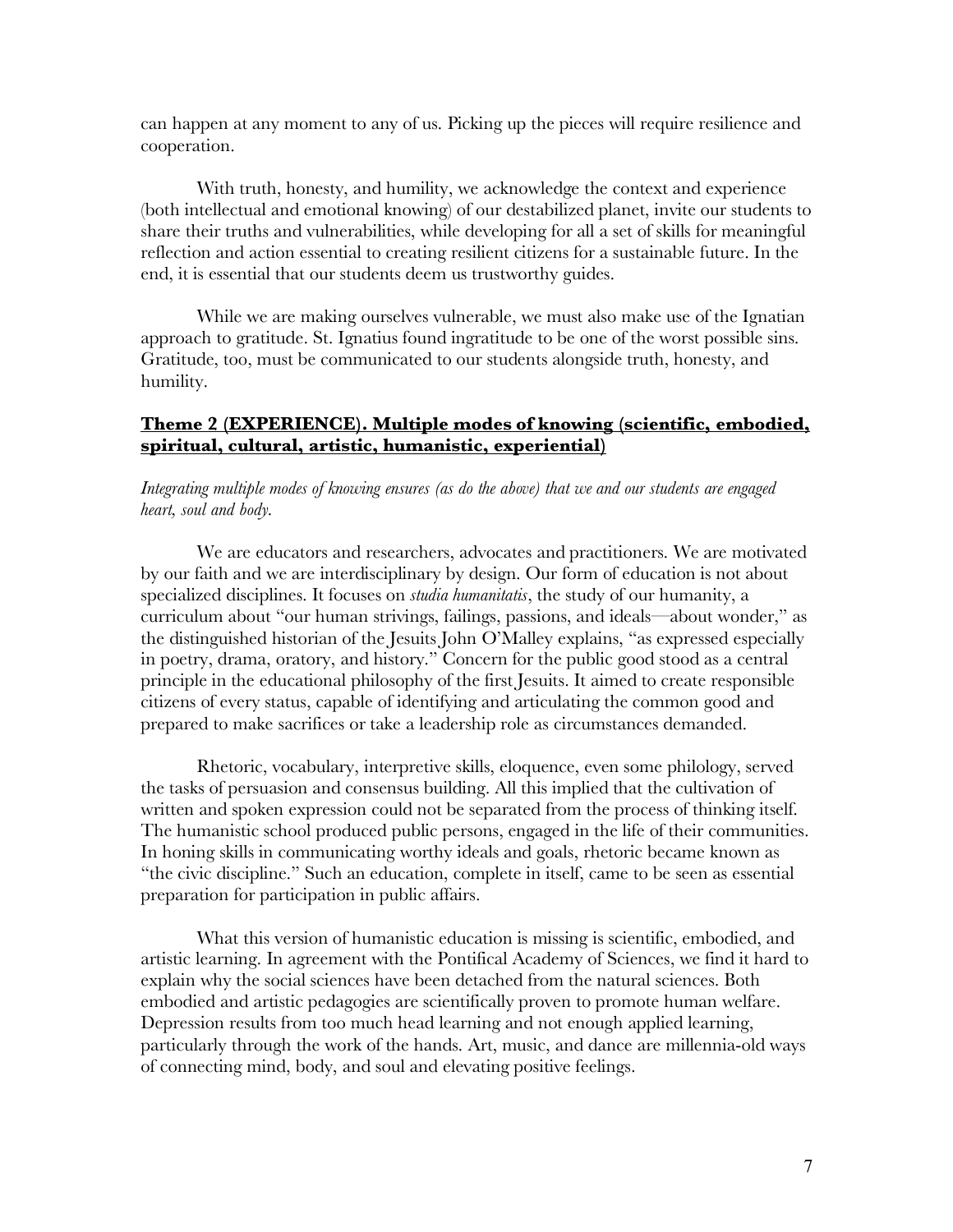Instructors will incorporate not just multiple disciplines but also multiple ways of knowing within each course, seeking to create spiritual and ecological citizen entrepreneurs. This can be accomplished by co-teaching but also through the efforts of an individual professor willing to learn alongside the students, demonstrating vulnerability and a willingness to learn and grow.

# **Theme 3 (REFLECTION). Time, concentration, and imagination**

*Taking time for prayer, reflection, meditation, self- and other-compassion, for focusing on what really matters, and for envisioning and then moving into the lives we want to live; removing the barriers in everyday life that limit focus on important concerns*

Political philosopher Matthew Crawford makes the point that we find ourselves fragmented in a fragmented world. Crawford argues that attention is taken from us or we too easily give it up, resulting in a loss of authority to control what, when, and how much we attend to, which fosters an incapacity for self-responsibility. Technology and globalization increase the challenges of sustained attention to ourselves, each other, and the pressing challenges at hand. This is an important element of the context in which we and our students find ourselves.

As a result, even more than twenty years ago, Ignatian pedagogy must include direct access to strategies and practices, such as meditation, mindfulness, discernment, and general self-care. These strategies must be part of class time, assignments, and integrated into evaluative and assessment measures. Instructors will afford opportunities for deep concentration and reflection as ends in and of themselves but also as a prerequisite for creativity, imagination, and collective action. Such experiences and reflection will facilitate effective action by spiritual and ecological citizen entrepreneurs.

# **Theme 4 (ACTION). Community, service, obligations**

*In many ways, the above will be fully realized only in service to communities to which we feel a sense of belonging and obligation and to which we devote some of our energy and time for common goals and purposes. These can be families, neighborhoods, cities, religious communities, political parties, nonprofit organizations, schools, universities, etc. This assumes a long-term obligation to others regardless of uncertainty.*

Ignatian Pedagogy for Sustainability comes to essential engagement with damaging structures, institutions and values with this theme, grounded in humility and resilience, self-care and other-care (including the earth), and a commitment to interdisciplinary, artistic, and embodied learning. Ignatian Pedagogy for Sustainability comes to fruition when we and our students are ready to belong and act in community.

Here we call attention to a dimension of relation necessary for honest and ethical interaction among disparate and unique communities. Gary Brewer writing about environment in an early issue of the journal *Sustainability Science* wrote, "No one has any idea whatsoever of what human systems or decision pathways will look like 25, 50, or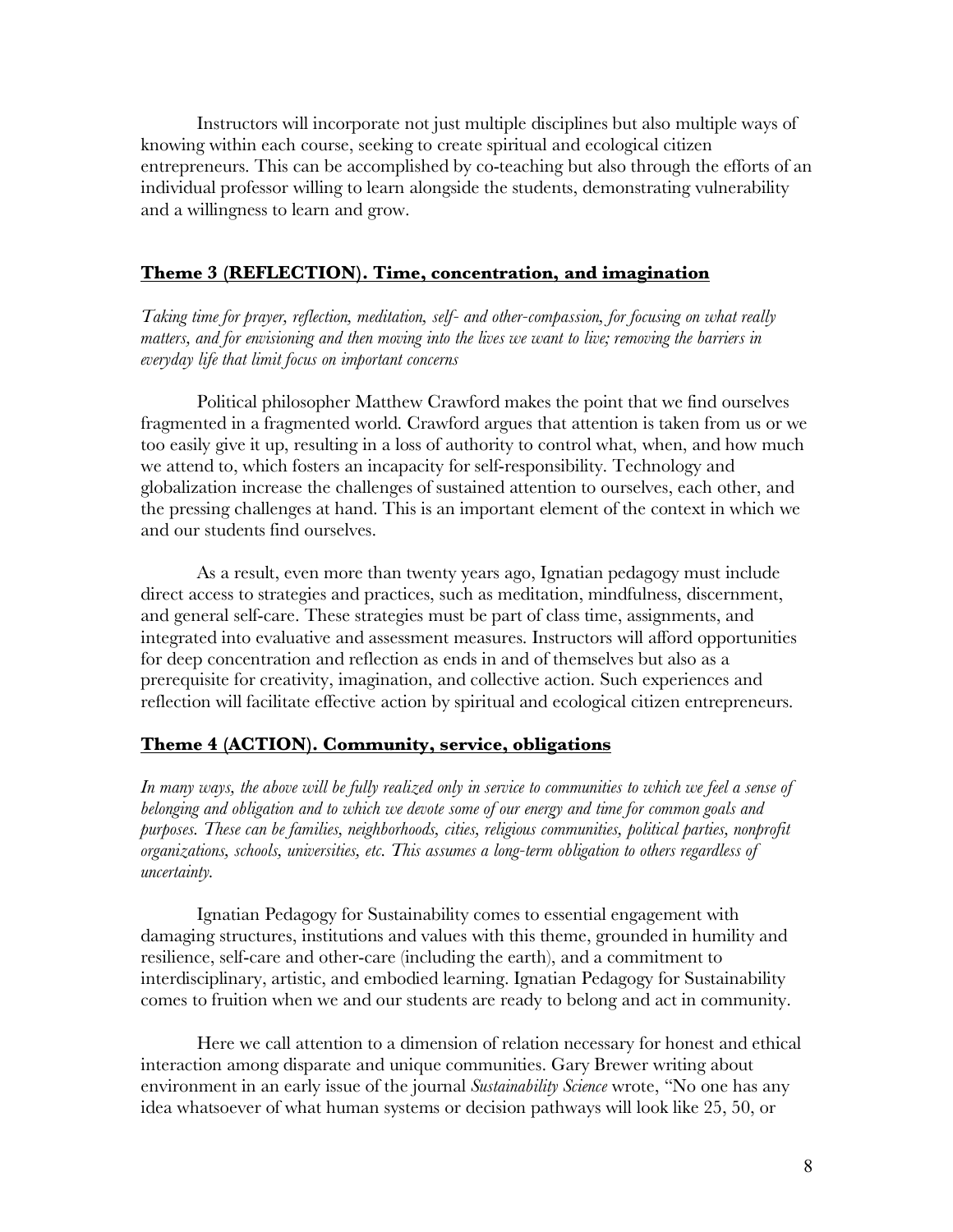even 100 years from now." The future is uncertain but that is in no way a justification for inaction; instead it is necessary to act in the face of uncertainty. It is with this premise in mind that individuals and community groups must, then, assert long-term commitment to one another while simultaneously subscribing to the notion that no one involved has a true sense of what the future holds.

Democracy, civic and communal life all require the artful deployment of an enormous range of interactional, political, and relational skills. And moving to a more sustainable future requires Jesuit-educated students to build, contribute toward, and enliven our civic institutions and commitments, including those within the Jesuit network.

The Ignatian Pedagogy Paradigm highlights action. In an Ignatian Pedagogy for Sustainability, we emphasize a certain kind of action, leading our students to collective action to change institutional structures for planetary and human welfare, ensuring that these include opportunities to experience and learn from working with their hands and bodies. This does not mean that other kinds of action are not important and necessary but that educators in all disciplines and all Rooms should require students to engage in such work as part of their education. Such political action and advocacy work would involve various political activities (e.g., writing letters, meeting with political officials, working on campaigns), working for community organizations, building student coalitions around pressing issues, leveraging the Jesuit community for local, national and international advocacy and action, and greening their faith communities, among many other initiatives. Embodied work might involve environmental restoration activities, creating and tending community gardens, repairing bicycles for a community cooperative, cleaning out a polluted stream, and building homes for Habitat for Humanity.

Community obligations and service, integrated into a four-year higher education curriculum, provides paths towards vocation, through exposure to a wide variety of people and opportunities, as well as application of values and ideals. A sustainability pedagogy for the 21st century should give students a strong foundation for discerning and locating vocational opportunities upon graduation.

## **Theme 5 (EVALUATION). Integrity with nature**

*Recognizing and acting upon the scientific and spiritual truths of our interdependence on the natural world around us; attentive to the lessons we receive when we are reflective about being part of and interacting in nature*

*Laudato Si'* is firmly grounded in science and asserts that planetary stewardship, an integral ecology, must now be the animating principle for our spirituality and economic systems. From the beginning of Pope Francis's papacy, the Pontifical Academy of Sciences has regularly addressed the climate crisis. The moral charge is squarely aligned with scientific evidence and a comprehensive transformation of our carbon-fueled economic system will both serve the common good for all and establish a path to a sustainable future.